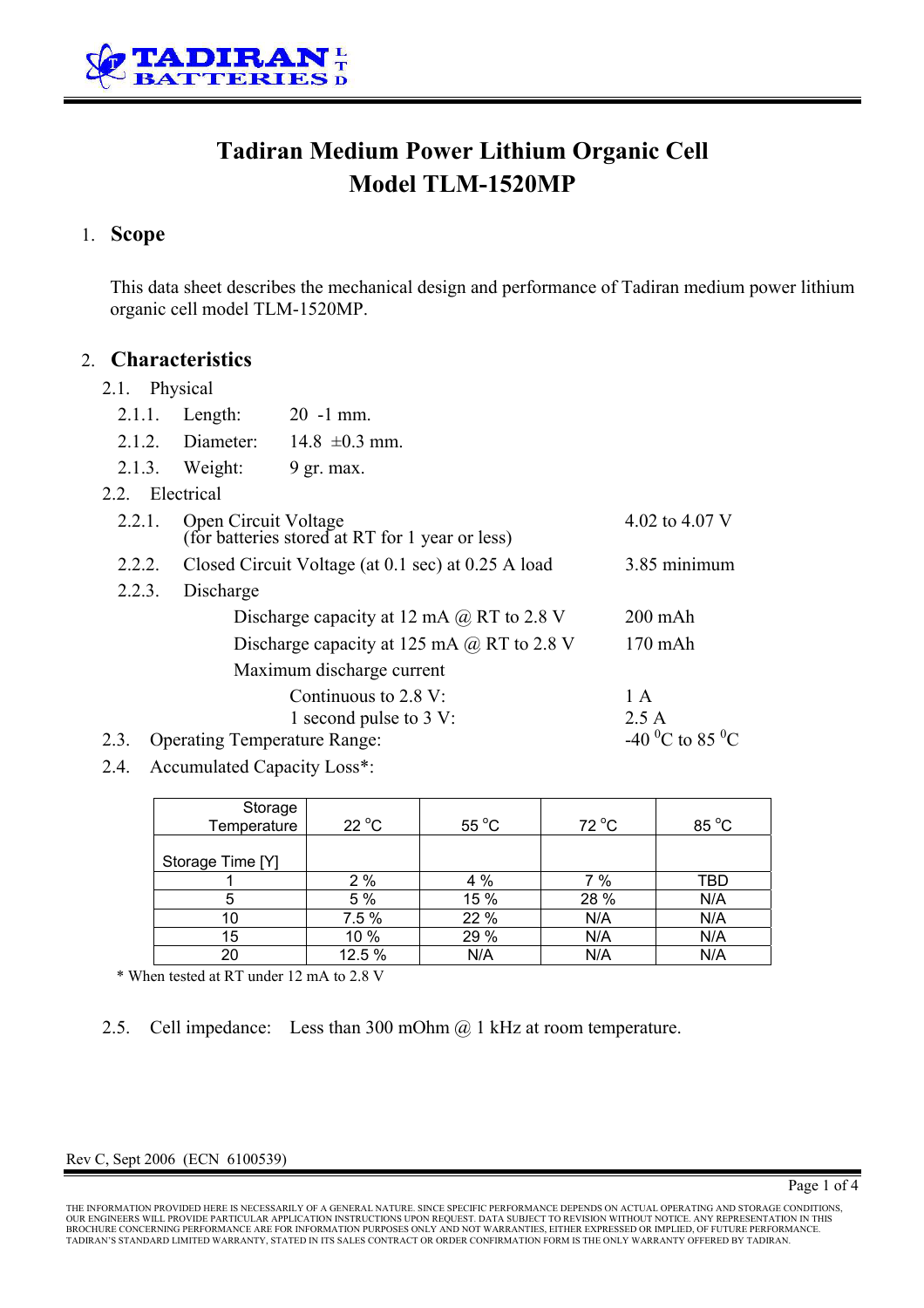

### 2.6. Performance Data:



# **Discharge capability at RT**

## **Pulse capability at RT**



Rev C, Sept 2006 (ECN 6100539)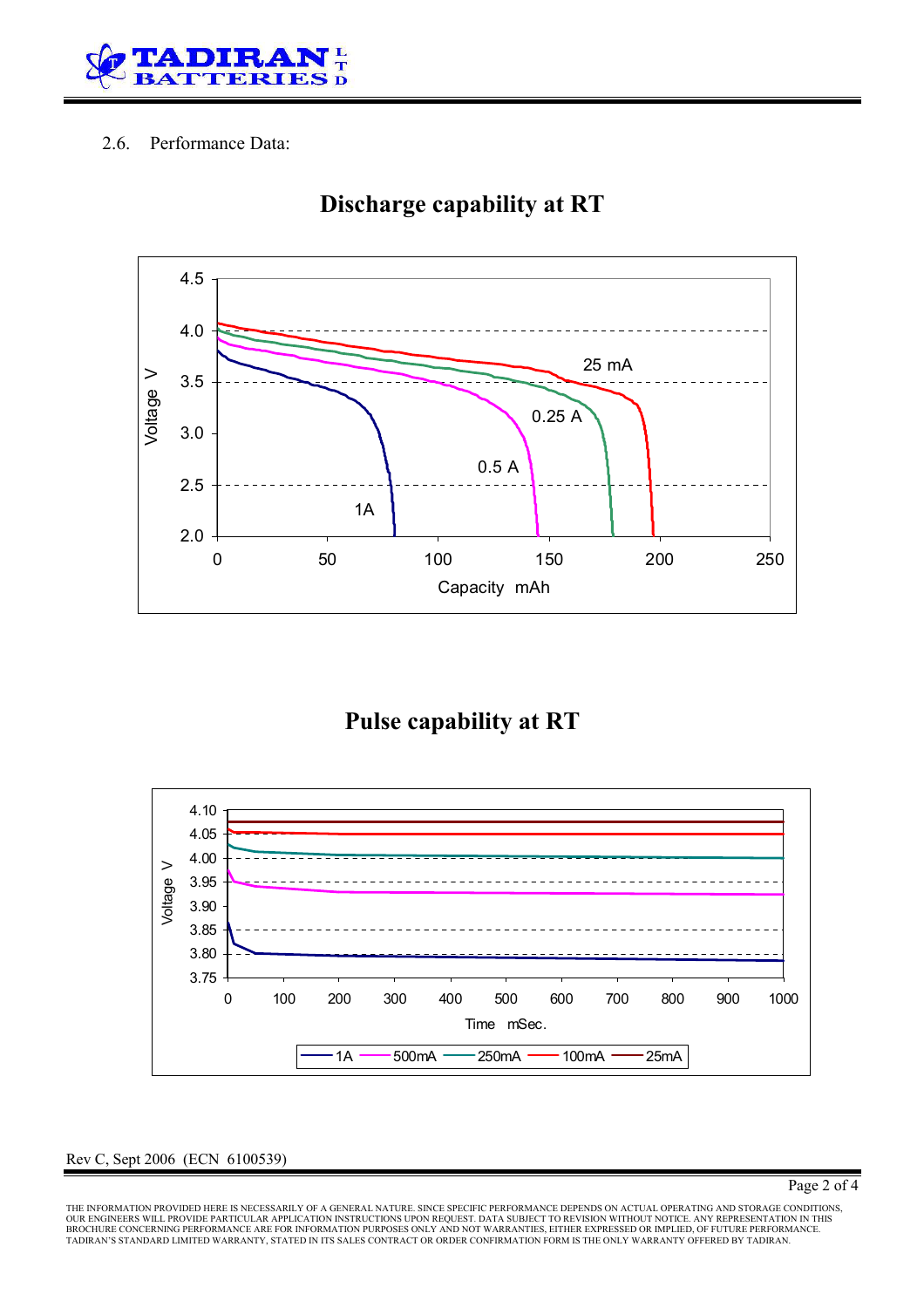





# **Pulse capability @ 0.25A at several temperatures**



#### Rev C, Sept 2006 (ECN 6100539)